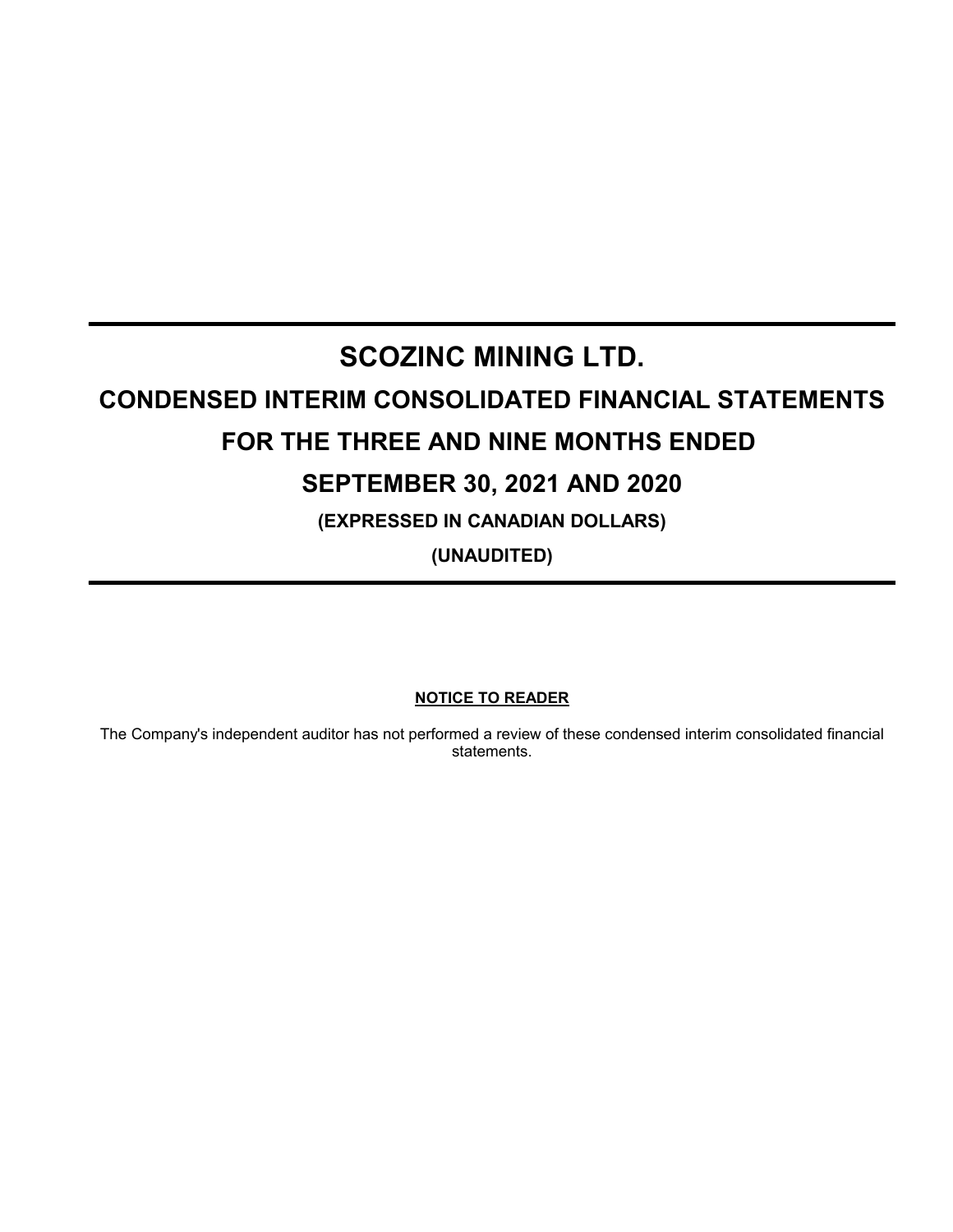# **ScoZinc Mining Ltd. CONDENSED INTERIM CONSOLIDATED STATEMENTS OF FINANCIAL POSITION (PRESENTED IN CANADIAN DOLLARS) (UNAUDITED)**

| As at                                                                                                                                                          |    | September 30,<br>2021                                         | December 31,<br>2020                                 |
|----------------------------------------------------------------------------------------------------------------------------------------------------------------|----|---------------------------------------------------------------|------------------------------------------------------|
| <b>ASSETS</b>                                                                                                                                                  |    |                                                               |                                                      |
| Current<br>Cash<br>Amounts receivable and prepaid expenses (Note 5)                                                                                            | \$ | 514,184<br>87,638                                             | \$<br>243,354<br>60,490                              |
|                                                                                                                                                                |    | 601,822                                                       | 303,844                                              |
| Cash held for reclamation (Note 3)<br>Property, plant and equipment (Note 4)<br>Exploration and evaluation assets (Note 6)                                     |    | 3,217,293<br>7,848,291<br>1,439,340                           | 3,198,485<br>7,864,399<br>1,419,412                  |
|                                                                                                                                                                |    | 12,504,924                                                    | 12,482,296                                           |
|                                                                                                                                                                | \$ | 13,106,746                                                    | \$<br>12,786,140                                     |
| <b>LIABILITIES</b>                                                                                                                                             |    |                                                               |                                                      |
| Current<br>Accounts payable and accrued liabilities (Note 7)<br>Amounts payable to related parties (Note 12)<br>Promissory note payable (Note 14)              | \$ | 155,732<br>89,078<br>254,189                                  | \$<br>259,386<br>92,452                              |
| Decommissioning liability (Note 8)<br>Loan payable (Note 13)                                                                                                   |    | 498,999<br>2,600,000<br>60,000                                | 351,838<br>2,600,000<br>40,000                       |
|                                                                                                                                                                |    | 3,158,999                                                     | 2,991,838                                            |
| <b>SHAREHOLDERS' EQUITY</b><br>Share capital (Note 9)<br>Shares to be issued (Note 1)<br>Warrants (Note 10(b))<br><b>Contributed surplus</b><br><b>Deficit</b> |    | 84,784,654<br>300,000<br>813,265<br>858,077<br>(76, 808, 249) | 83,791,810<br>1,031,722<br>841,538<br>(75, 870, 768) |
|                                                                                                                                                                |    | 9,947,747                                                     | 9,794,302                                            |
|                                                                                                                                                                | \$ | 13,106,746                                                    | \$<br>12,786,140                                     |

**Nature of Operations and Going Concern** (Note 1) **Subsequent Events** (Note 15)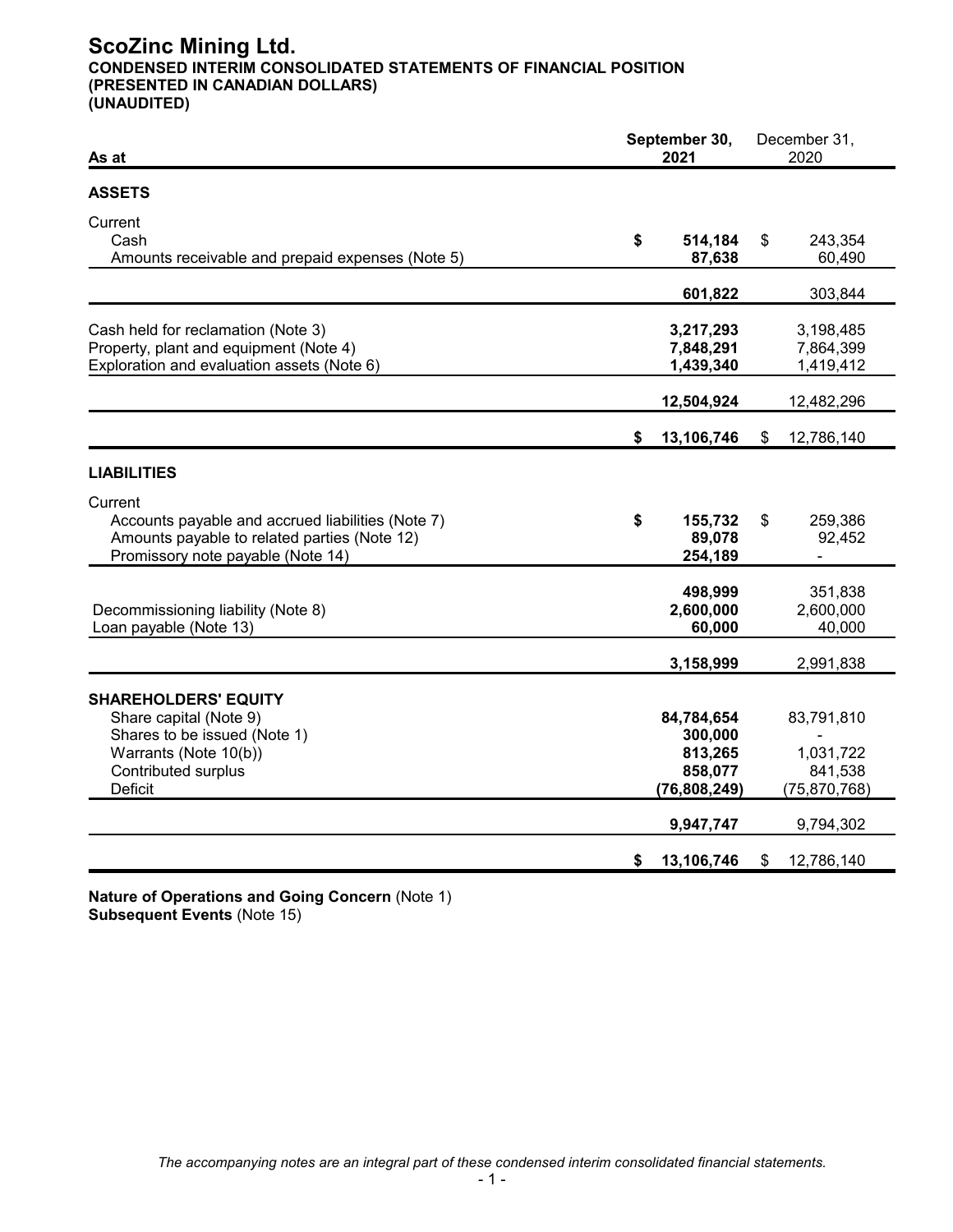# **ScoZinc Mining Ltd.**

**CONDENSED INTERIM CONSOLIDATED STATEMENTS OF LOSS AND COMPREHENSIVE LOSS (PRESENTED IN CANADIAN DOLLARS)**

|                                                                             | <b>Three Months Ended</b><br>September 30, |            | <b>Nine Months Ended</b><br>September 30, |    |               |
|-----------------------------------------------------------------------------|--------------------------------------------|------------|-------------------------------------------|----|---------------|
|                                                                             | 2021                                       | 2020       | 2021                                      |    | 2020          |
| <b>EXPENSES</b>                                                             |                                            |            |                                           |    |               |
| Salaries and benefits (Note 15)                                             | \$<br>113,967<br>-\$                       | 95,965     | \$<br>345,803                             | \$ | 494,564       |
| Office and general                                                          | 45,800                                     | 9,465      | 114,806                                   |    | 126,021       |
| Legal and accounting fees                                                   | 131,555                                    | 28,325     | 190,018                                   |    | 78,271        |
| Investor relations                                                          | 2,293                                      | 156        | 3,840                                     |    | 64,162        |
| Amortization (Notes 4 and 8)                                                | 5,369                                      | 46,920     | 16,108                                    |    | 137,664       |
| Consulting                                                                  | 94,140                                     | 89,884     | 286,641                                   |    | 160,833       |
| Stock-based payments (Note 10(a) and (c))                                   | 38,264                                     | 37,726     | 86,909                                    |    | 84,593        |
| Remediation expense (Note 3)                                                | 109,915                                    |            | 109,915                                   |    |               |
| Regulatory fees                                                             | (766)                                      | 3,006      | 52,249                                    |    | 14,778        |
|                                                                             | (540,537)                                  | (311, 447) | (1, 206, 289)                             |    | (1,160,886)   |
| Interest income                                                             | 8,816                                      | 7,315      | 18,808                                    |    | 25,192        |
| Gain(loss) on settlement of liabilities                                     |                                            |            |                                           |    | 131,190       |
| Gain on amendment of agreement (Note 1)                                     | 250,000                                    |            | 250,000                                   |    |               |
| <b>LOSS AND COMPREHENSIVE LOSS</b>                                          |                                            |            |                                           |    |               |
| FOR THE PERIOD                                                              | \$<br>$(281, 721)$ \$                      | (304, 132) | \$<br>(937, 481)                          |    | \$(1,004,504) |
| <b>Basic and diluted loss per share (Note 11)</b>                           | \$<br>$(0.02)$ \$                          | (0.02)     | \$<br>$(0.07)$ \$                         |    | (0.08)        |
| Weighted average number of common shares<br>outstanding - basic and diluted | 14,607,401                                 | 14,084,793 | 14,410,899                                |    | 12,220,785    |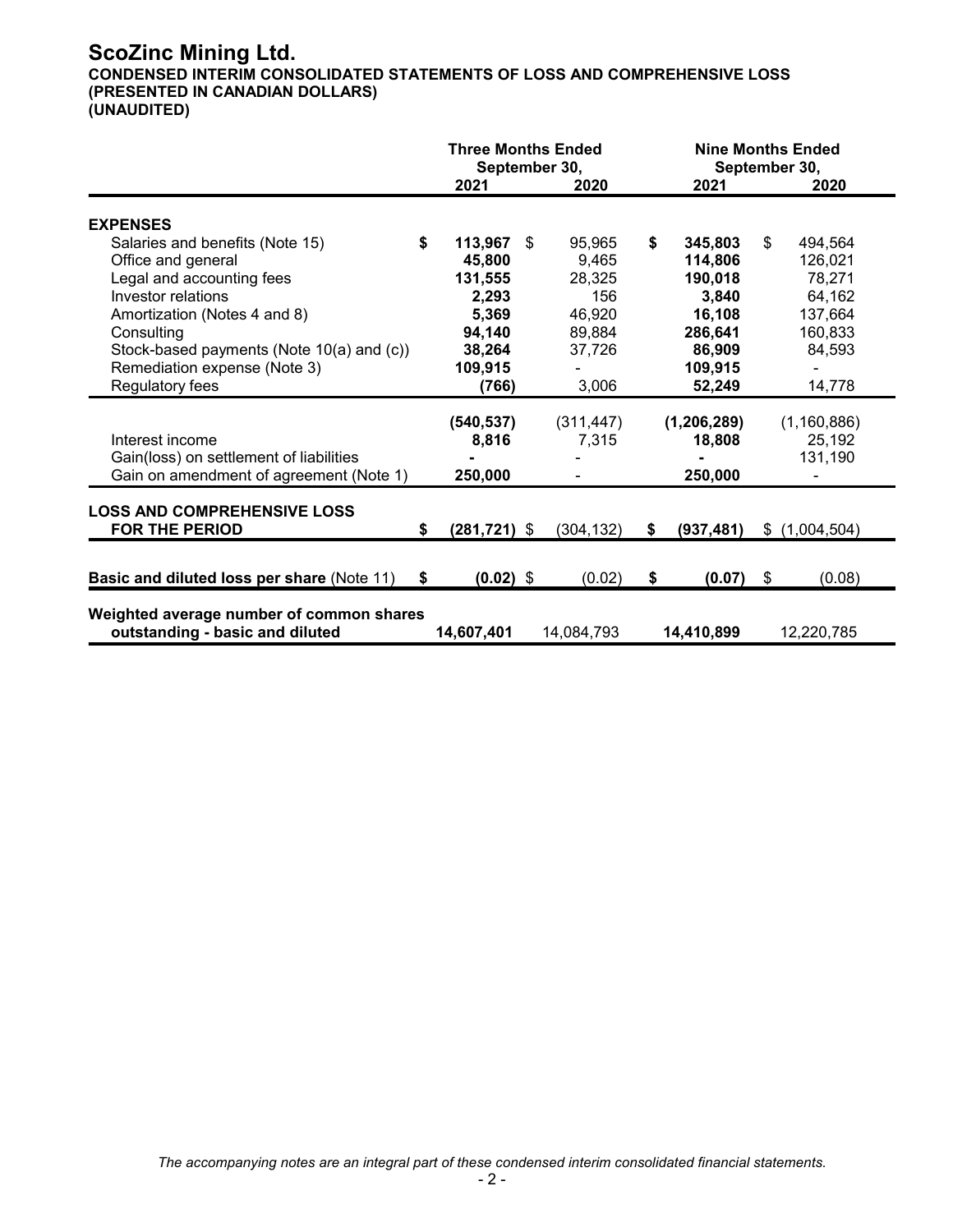# **ScoZinc Mining Ltd. CONDENSED INTERIM CONSOLIDATED STATEMENTS OF CHANGES IN SHAREHOLDERS' EQUITY (PRESENTED IN CANADIAN DOLLARS, EXCEPT SHARE AMOUNTS) (UNAUDITED)**

|                                           | Number of<br><b>Shares</b> | <b>Share</b><br>Capital    | <b>Shares to</b><br>be Issued | <b>Warrants</b> | <b>Contributed</b><br><b>Surplus</b> | <b>Deficit</b>                      | Total       |
|-------------------------------------------|----------------------------|----------------------------|-------------------------------|-----------------|--------------------------------------|-------------------------------------|-------------|
| Balance, December 31, 2019                |                            | 10,101,460 \$82,642,357 \$ |                               | $$1,021,145$ \$ |                                      | 711,192 \$(68,407,908) \$15,966,786 |             |
| Issued on private placement, net of costs | 3,833,333                  | 1,094,030                  |                               |                 |                                      |                                     | 1,094,030   |
| Warrants issued on private placement      |                            | (723, 837)                 |                               | 723,837         |                                      |                                     |             |
| Broker warrants issued on private         |                            |                            |                               |                 |                                      |                                     |             |
| placement                                 |                            | (10, 577)                  |                               | 10,577          |                                      |                                     |             |
| Stock-based compensation                  |                            |                            |                               |                 | 84,593                               |                                     | 84,593      |
| Issued on settlement of debt              | 150,000                    | 66,000                     |                               |                 |                                      |                                     | 66,000      |
| Loss for the period                       |                            |                            |                               |                 |                                      | (1,004,504)                         | (1,004,504) |
| Balance, September 30, 2020               | 14,084,793                 | 83,067,973                 |                               | 1,755,559       | 795,785                              | (69, 412, 412)                      | 16,206,905  |
| Balance, December 31, 2020                | 14,084,794                 | 83,791,810                 |                               | 1,031,722       | 841,538                              | (75, 870, 768)                      | 9,794,302   |
| Proceeds received for future share        |                            |                            |                               |                 |                                      |                                     |             |
| issuance (Note 1)                         |                            |                            | 300,000                       |                 |                                      |                                     | 300,000     |
| <b>Exercise of warrants</b>               | 1,310,333                  | 922,474                    |                               | (218, 457)      |                                      |                                     | 704,017     |
| Stock-based compensation                  |                            |                            |                               |                 | 86,909                               |                                     | 86,909      |
| Issued on exercise of restricted          |                            |                            |                               |                 |                                      |                                     |             |
| share units                               | 123,456                    | 70,370                     |                               |                 | (70, 370)                            |                                     |             |
| Loss for the period                       |                            |                            |                               |                 |                                      | (937, 481)                          | (937, 481)  |
| Balance, September 30, 2021               |                            | 15,518,583 \$84,784,654 \$ | $300,000$ \$                  | 813,265 \$      | 858,077                              | \$(76,808,249) \$9,947,747          |             |

*The accompanying notes are an integral part of these condensed interim consolidated financial statements.*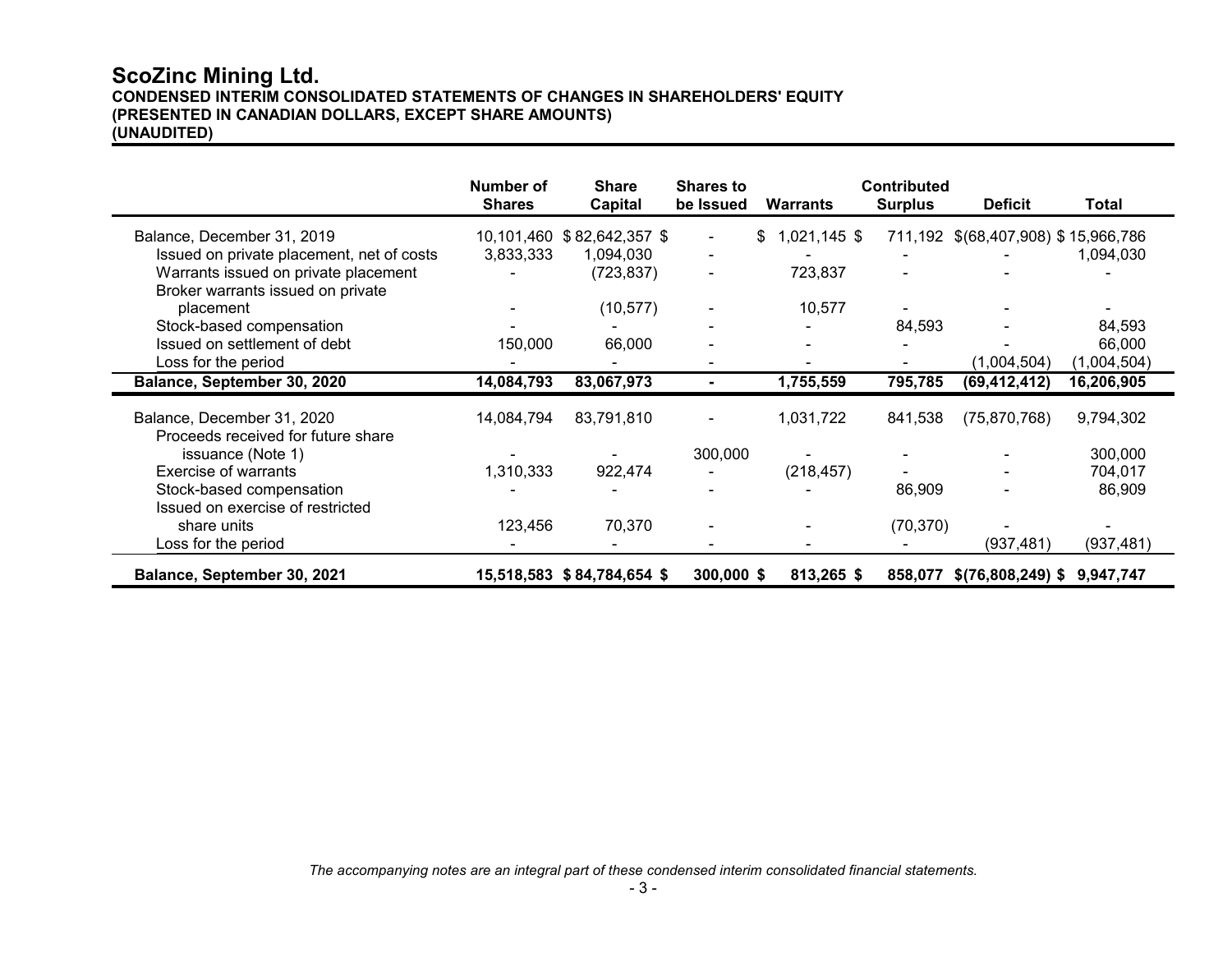# **ScoZinc Mining Ltd. CONDENSED INTERIM CONSOLIDATED STATEMENTS OF CASH FLOWS (PRESENTED IN CANADIAN DOLLARS) (UNAUDITED)**

| For the Nine Months Ended September 30,                                                                                                                                                                                               | 2021                                                       | 2020                                                              |
|---------------------------------------------------------------------------------------------------------------------------------------------------------------------------------------------------------------------------------------|------------------------------------------------------------|-------------------------------------------------------------------|
| <b>CASH (USED IN) PROVIDED BY:</b>                                                                                                                                                                                                    |                                                            |                                                                   |
| <b>OPERATING ACTIVITIES</b><br>Net loss for the period:<br>Amortization<br>Share-based payments<br>Gain (loss) on settlement of liabilities<br>Accrued interest income<br>Accrued interest on promissory note payable (Note 14)       | \$<br>(937, 481)<br>16,108<br>86,909<br>(18, 808)<br>4,189 | (1,004,504)<br>\$<br>137,664<br>84,593<br>(131, 190)<br>(26, 594) |
| Net change in non-cash working capital:<br>Amounts receivable and prepaid expenses<br>Accounts payable and accrued liabilities<br>Amounts payable to related parties                                                                  | (849, 083)<br>(27, 148)<br>(103, 654)<br>(3, 374)          | (940, 031)<br>(10, 945)<br>88,991<br>4,621                        |
| Interest received                                                                                                                                                                                                                     | (983, 259)                                                 | (857, 364)<br>442                                                 |
|                                                                                                                                                                                                                                       | (983, 259)                                                 | (856, 922)                                                        |
| <b>INVESTING ACTIVITIES</b><br>Exploration and evaluation assets<br>Acquisition of property, plant and equipment                                                                                                                      | (19, 928)<br>(19, 928)                                     | (525, 806)<br>(4,500)<br>(530, 306)                               |
| <b>FINANCING ACTIVITIES</b><br>Lease obligation payments<br>Share capital issued for cash<br>Share issue costs<br>Proceeds from loans payable<br>Proceeds from promissory note payable<br>Proceeds received for future share issuance | 704,017<br>20,000<br>250,000<br>300,000                    | (5,852)<br>1,150,000<br>(55, 970)<br>40,000                       |
|                                                                                                                                                                                                                                       | 1,274,017                                                  | 1,128,178                                                         |
| <b>CHANGE IN CASH</b><br><b>CASH, BEGINNING OF PERIOD</b>                                                                                                                                                                             | 270,830<br>243,354                                         | (259, 050)<br>519,138                                             |
| <b>CASH, END OF PERIOD</b>                                                                                                                                                                                                            | \$<br>514,184                                              | \$<br>260,088                                                     |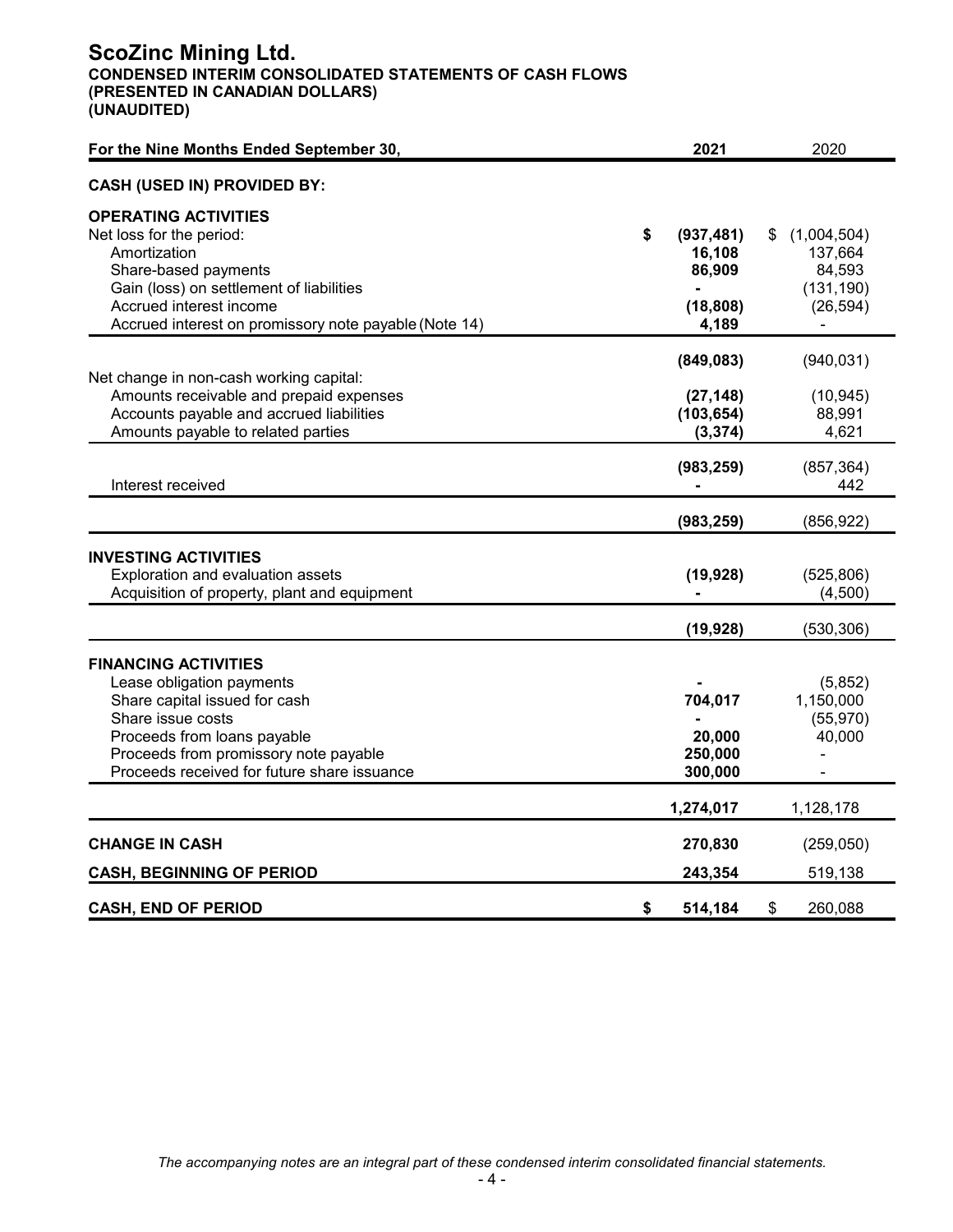# **1. NATURE OF OPERATIONS AND GOING CONCERN**

ScoZinc Mining Ltd. (the "Company" or "ScoZinc"), and its wholly owned subsidiary ScoZinc Limited (collectively, the "Group") is engaged in base metals mining and related activities, including the exploration and evaluation of mineral property interests that are considered to have the potential for economic mineralization and development. The Company is a public company, which is listed on the TSX Venture Exchange, incorporated on March 9, 2004 and domiciled in Canada. The address of its registered office is Purdy's Wharf, 1959 Upper Water Street, Suite 1301, Nova Scotia, B3J 3N2.

The condensed interim consolidated financial statements have been prepared on a going concern basis, which assumes the Company will continue in operation through the fiscal year and into the foreseeable future and will be able to realize assets and discharge its liabilities and commitments in the normal course of operations at the amounts stated in the consolidated financial statements.

The Company has not generated revenue from operations. The Company has incurred a net loss of \$ 937,481 for the nine months ended September 30, 2021 (nine months ended September 30, 2020 - \$1,004,504), and as of that date has an accumulated deficit of \$76,808,249 (December 31, 2020 - \$75,870,768). As at September 30, 2021, cash amounted to \$ 514,184 (December 31, 2020 - \$243,354) and the Company had working capital of \$102,823 (December 31, 2020 - a working capital deficiency of \$47,994). The ability of the Company to carry out its planned business objectives is dependent on its ability to raise adequate financing from lenders, shareholders and other investors and/or generate operating profitability and positive cash flow. There can be no assurances that the Company will continue to obtain the additional financial resources necessary and/or achieve profitability or positive cash flows. If the Company is unable to obtain adequate financing, the Company will be required to curtail operations, and development activities and there would be significant uncertainty whether the Company would continue as a going concern and realize its assets and settle its liabilities and commitments in the normal course of business.

At September 30, 2021, the Company did not have sufficient cash on hand to meet all planned exploration, development, general expenses and property payments for the next twelve months. The Company plans to raise additional capital to further develop and explore its project, however the Company may increase or decrease expenditures as necessary to adjust to a changing capital market environment.

The above factors indicate the existence of material uncertainties that may cast significant doubt on the ability of the Company to continue as a going concern.

The consolidated financial statements do not include any adjustments that might be necessary if the Company is unable to continue as a going concern. If management is unsuccessful in securing capital, the Company's assets may not be realized or its liabilities discharged at their carrying amounts and these differences could be material.

# Covid-19 Impact

Due to the worldwide COVID-19 outbreak, material uncertainties may come into existence that could influence management's going concern assumption. Management cannot accurately predict the future impact COVID-19 may have on:

- Global metal prices;
- The severity and the length of potential measures taken by governments to manage the spread of the virus and their effect on labour availability and supply lines;
- Availability of essential supplies;
- Purchasing power of the Canadian dollar; and
- Ability to obtain funding

At the date of the approval of these condensed interim consolidated financial statements, the Canadian government has not introduced measures which impede the activities of the Company. Management believes the business will continue and accordingly, the current situation bears no impact on management's going concern assumption. However, it is not possible to reliably estimate the length and severity of these developments and the impact on the financial results and condition of the Company in future periods.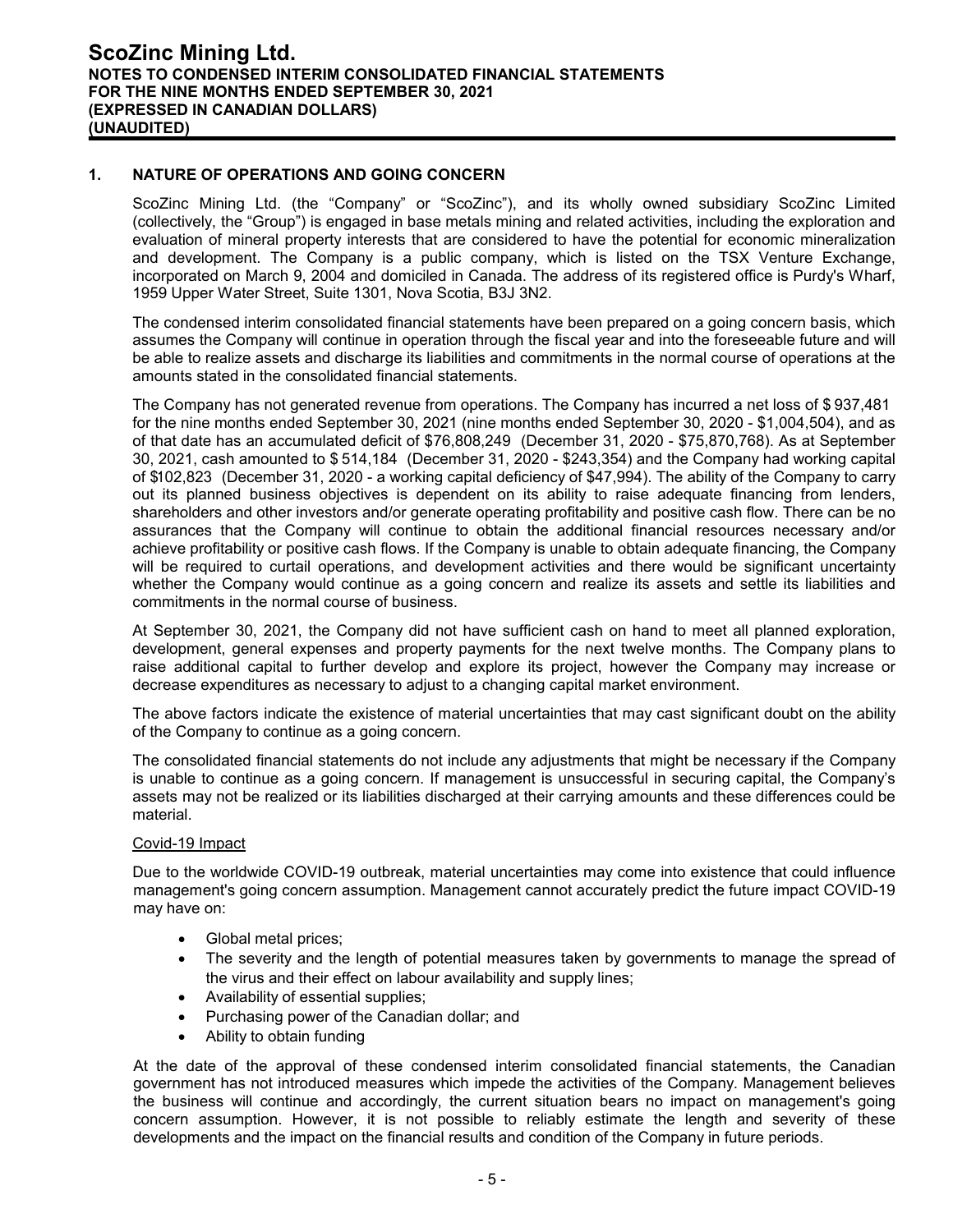# **1. NATURE OF OPERATIONS AND GOING CONCERN (Continued)**

#### Proposed Transaction

On April 12, 2021, the Company held an extraordinary general meeting of the Company's Securityholders (the "EGM"), at which the the Company's security holders passed a special resolution approving a plan of arrangement under Section 288 of the BC Business Corporations Act (the "Arrangement") which would result in the Company becoming a wholly owned subsidiary of Fancamp Exploration Ltd. ("Fancamp") by amalgamating with an existing wholly owned subsidiary of Fancamp (the "Transaction"). Subsequent to two closing extensions granted by ScoZinc on September 9, 2021 and September 15, 2021 in exchange for consideration of \$125,000 paid for each extension, (\$250,000 in aggregate), on September 16, 2021 the Arrangement was terminated and a new agreement ("New Agreement") was entered into.

Under the terms of the new agreement the New Agreement, Fancamp will subscribe to 1,969,697 common shares of ScoZinc at \$0.66 per share by way of a non-brokered private placement for a total purchase price of \$1,300,000 ("Private Placement"), and the Fancamp Termination Fee of \$300,000 will be credited towards Fancamp's subscription. Regarding Fancamp's secured promissory note to ScoZinc aggregating a principal amount of \$250,000 (the "Loan"), ScoZinc will issue Fancamp 378,788 fully paid and non-assessable common shares of ScoZinc at a deemed issue price of \$0.66 per share in full and final satisfaction of the Loan and any other amounts that may be owing by ScoZinc to Fancamp in respect of the Loan (the "Debt Settlement"). Concurrent with closing the Private Placement and Debt Settlement, ScoZinc shall appoint one nominee of Fancamp to its Board of Directors, providing Fancamp's shareholding is over 10 percent of the then issued and outstanding shares of ScoZinc on an ongoing basis. Subsequently, on October 6, 2021, the Private Placement closed and the Debt Settlement was completed.

# **2. ACCOUNTING POLICIES**

# **Statement of Compliance**

These condensed interim financial statements have been prepared in accordance with International Accounting Standard 34, Interim Financial Reporting. Accordingly, they do not include all of the information required for full annual financial statements required by IFRS as issued by IASB and interpretations issued by IFRIC. These condensed interim consolidated financial statements should be read in conjunction with the Company's audited consolidated financial statements for the year ended December 31, 2020.

These condensed interim consolidated financial statements were authorized for issuance by the Board of Directors of the Company on November 22, 2021.

# **Basis of Presentation**

These unaudited condensed interim consolidated financial statements have been prepared on a historical cost basis, except for financial instruments which are measured at fair value. In addition, these consolidated financial statements have been prepared using the accrual basis of accounting except for cash flow information.

In the preparation of these unaudited condensed interim consolidated financial statements, management is required to make estimates and assumptions that affect the reported amounts of assets and liabilities, the disclosure of contingent assets and liabilities at the date of the financial statements and the reported amounts of expenses during the period. Actual results could differ from these estimates.

#### **Basis of Consolidation**

These condensed interim consolidated financial statements include the accounts of the Company, and its active subsidiary, ScoZinc. All significant intercompany transactions are eliminated on consolidation.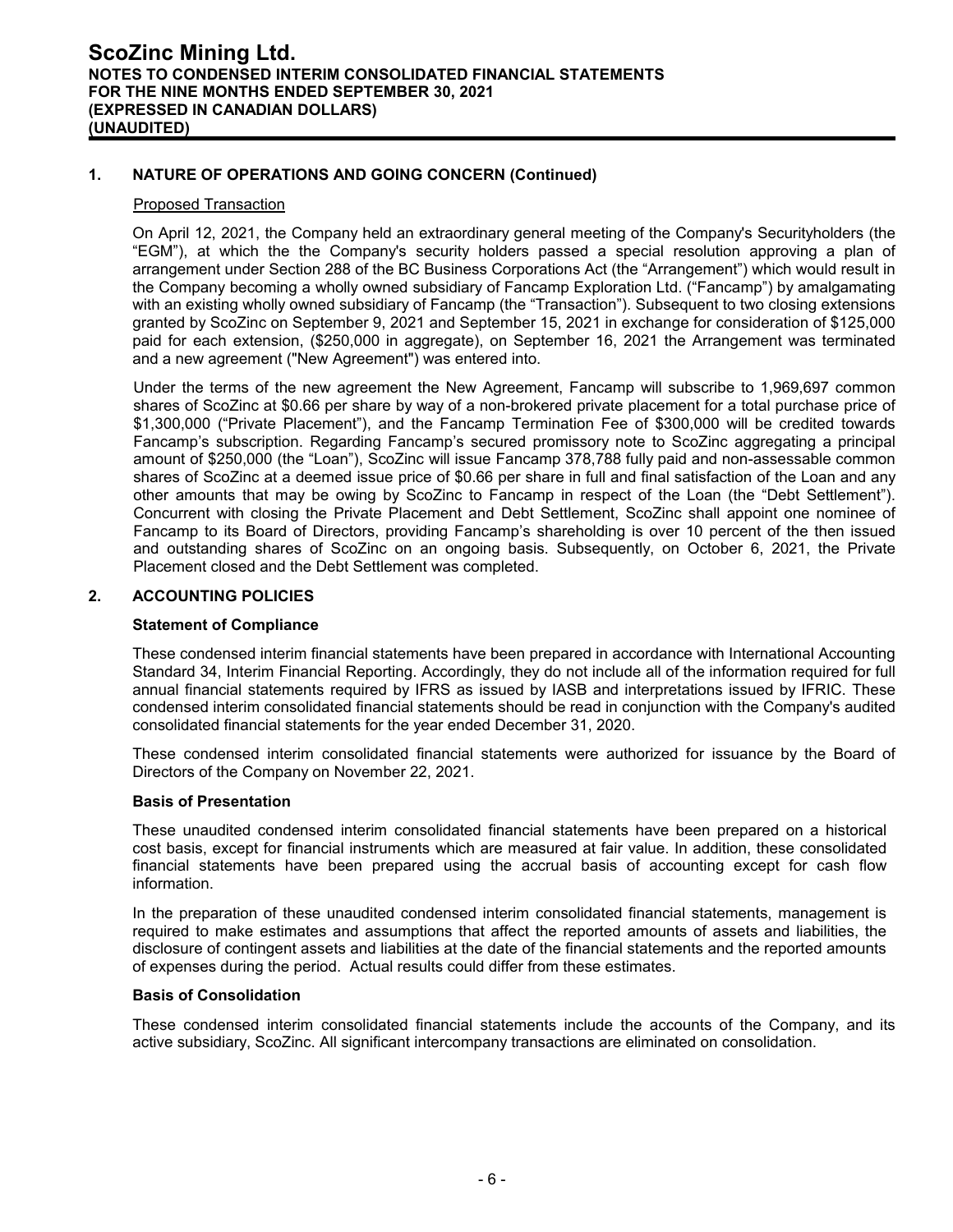# **3. CASH HELD FOR RECLAMATION**

The Company is required to make reclamation deposits in respect of its expected rehabilitation obligations as set out below.

The Company has agreed with the Province of Nova Scotia (Department of Natural Resources) to remediate the Scotia Mine facility to an agreed status at the end of the mining operations at the site; as a result the Company is required to make reclamation deposits in respect of this obligation. As at September 30, 2021, a \$2,924,267 (December 31, 2020 – \$2,907,053) cash bond, including accrued interest, is posted with the Province of Nova Scotia.

In addition, the Company has a reclamation bond with the Nova Scotia Department of Environment for \$193,026 (December 31, 2020 – \$191,432), including accrued interest, which is required to address the potential replacement of domestic water supplies that could potentially be downgraded by mining operations.

Nova Scotia Business Inc. holds a reclamation bond in the amount of \$100,000 (December 31, 2020 - \$100,000) in relation to the land, which the Company leased from the organization in Sheet Harbour. The Company terminated the Sheet Harbour lease and has incurred \$109,915 in site remediation costs to meet the requirements of Nova Scotia Business Inc. The reclamation bond will be returned to the Company upon final release, which is was pending as of September 30, 2021.

# **4. PROPERTY, PLANT AND EQUIPMENT**

|                                            | Mine Plant,<br><b>Equipment</b> | <b>Exploration</b><br><b>Field</b> |                                |
|--------------------------------------------|---------------------------------|------------------------------------|--------------------------------|
|                                            | and Land                        | <b>Equipment</b>                   | <b>Total</b>                   |
| Cost                                       |                                 |                                    |                                |
| Balance, December 31, 2019<br>Additions    | $$9,307,141$ \$<br>4,500        | 836,641                            | \$10,143,782<br>4,500          |
| Balance, December 31, 2020<br>Additions    | 9,311,641                       | 836,641                            | 10,148,282                     |
| Balance, September 30, 2021                | $$9,311,641$ \$                 | 836,641                            | \$10,148,282                   |
| <b>Accumulated Amortization</b>            |                                 |                                    |                                |
| Balance, December 31, 2019<br>Amortization | $$1,373,067$ \$<br>74,175       |                                    | 836,641 \$ 2,209,708<br>74,175 |
| Balance, December 31, 2020<br>Amortization | 1,447,242<br>16,108             | 836,641                            | 2,283,883<br>16,108            |
| Balance, September 30, 2021                | $$1,463,350$ \$                 | 836,641                            | \$2,299,991                    |
| Net Book Value, December 31, 2020          | $$7,864,399$ \$                 | $\qquad \qquad \blacksquare$       | \$7,864,399                    |
| Net Book Value, September 30, 2021         | $$7,848,291$ \$                 |                                    | \$7,848,291                    |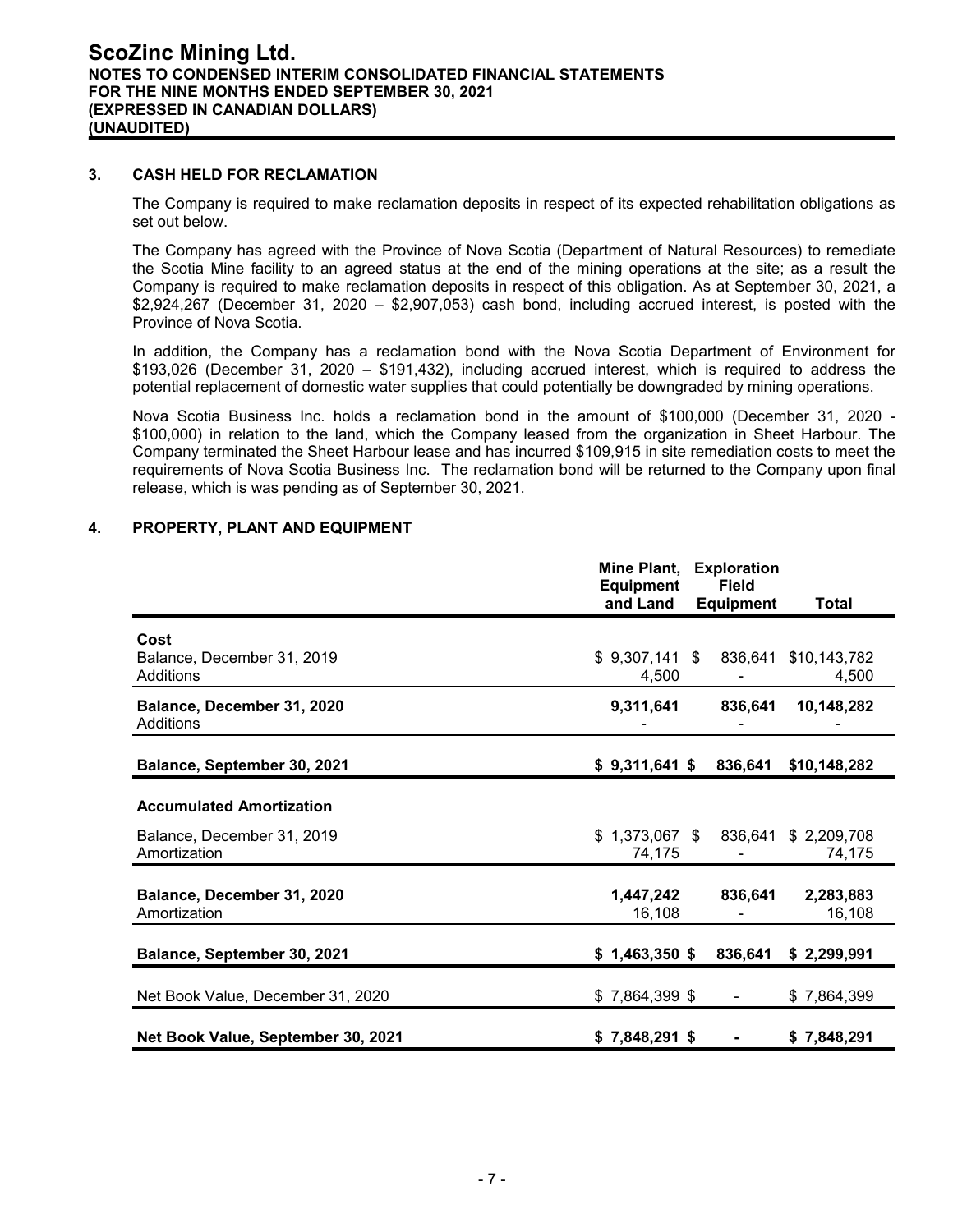# **5. ACCOUNTS RECEIVABLE AND PREPAID EXPENSES**

|                                        | September 30,<br>2021 |                  |    | December 31,<br>2020 |  |
|----------------------------------------|-----------------------|------------------|----|----------------------|--|
| Refundable GST/HST<br>Prepaid expenses | S                     | 70,658<br>16,980 |    | 27,066<br>33,424     |  |
|                                        | S                     | 87,638           | \$ | 60,490               |  |

# **6. EXPLORATION AND EVALUATION ASSETS**

# **ScoZinc Projects, Nova Scotia**

As part of the business combination with ScoZinc Limited on May 31, 2011, the Company acquired 100% of the Scotia Mine and several other mineral resource prospects in Halifax, Nova Scotia. The properties are comprised of exploration licences and a mineral property lease that provides for zinc and lead exploration and development.

The following is a continuity of the Company's Projects:

| Balance, September 30, 2021 | 1.439.340<br>S  |
|-----------------------------|-----------------|
| Additions                   | 19.928          |
| Balance, December 31, 2020  | 1,419,412       |
| Impairment charge           | (6, 264, 488)   |
| Grant received              | (165, 040)      |
| Recovery of costs           | (47, 929)       |
| Additions                   | 644,334         |
| Balance, December 31, 2019  | \$<br>7,252,535 |

# **7. ACCOUNTS PAYABLE AND ACCRUED LIABILITIES**

|                                    | September 30,<br>2021 |                   |    | December 31,<br>2020 |
|------------------------------------|-----------------------|-------------------|----|----------------------|
| Trade payables<br>Accrued expenses | S                     | 45,099<br>110,633 | S  | 128,170<br>131,216   |
|                                    | S                     | 155,732           | \$ | 259,386              |

# **8. DECOMMISSIONING LIABILITY**

The Company has agreed with the Province of Nova Scotia (Department of Natural Resources) to remediate the Scotia Mine facility to an agreed status at the completion of the mining operations at the site. The Company believes that the reclamation of the mine site will cost \$2,600,000. As the Scotia Mine facility is currently not in production and under high level care and maintenance, the Company has accrued the full amount potentially due.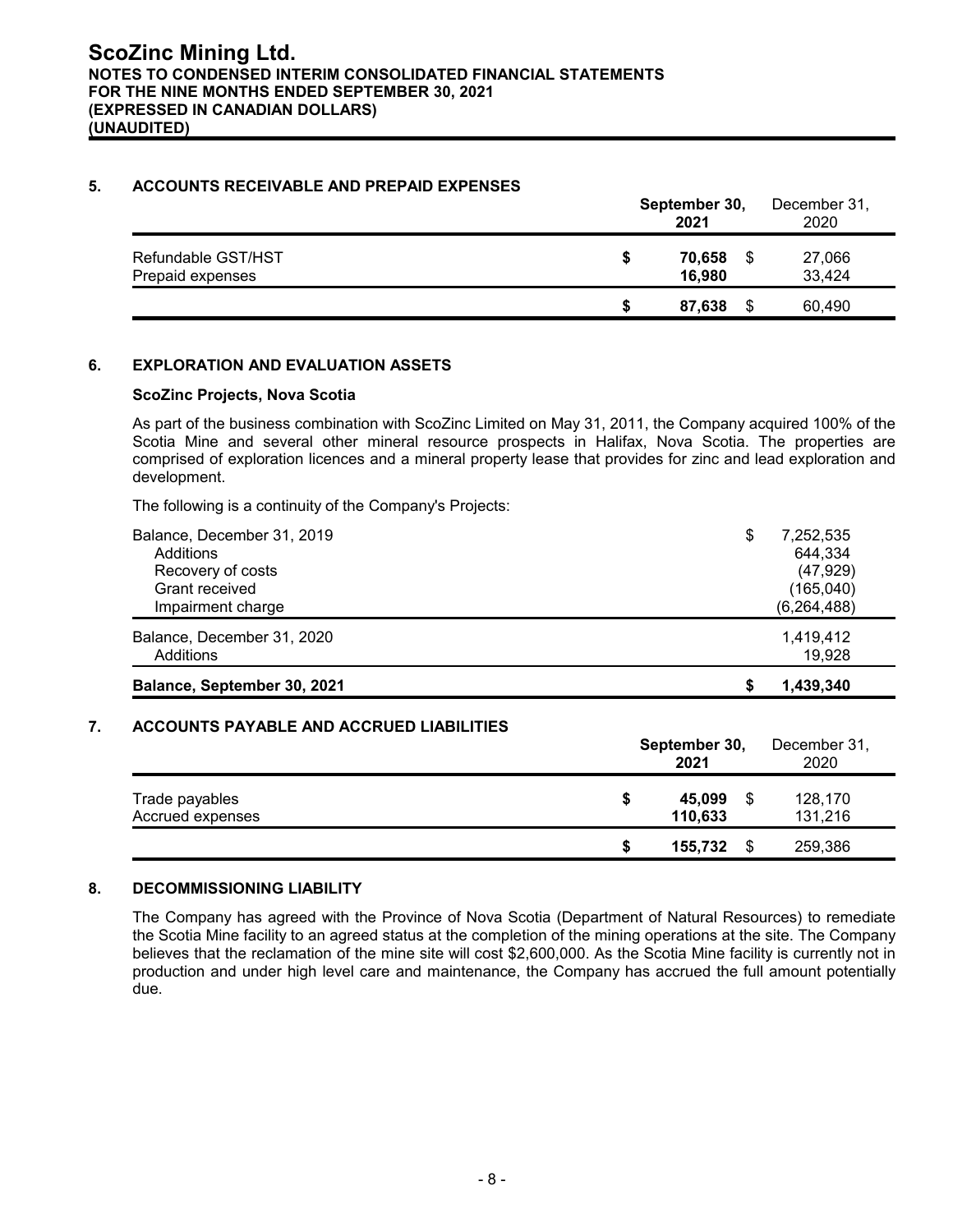# **9. SHARE CAPITAL**

# (a) AUTHORIZED

Unlimited number of common shares without par value Unlimited number of Class A preferred shares with no par value Unlimited number of Class B preferred shares with a par value of \$10 per share

(b) ISSUED - COMMON SHARES

|                                                           | <b>Shares</b> |   | <b>Amount</b> |
|-----------------------------------------------------------|---------------|---|---------------|
| Balance, December 31, 2019                                | 10,101,460    | S | 82,642,357    |
| Private placement, net of costs                           | 3,833,333     |   | 1,094,030     |
| Issuance of warrants on private placement                 |               |   | (723, 837)    |
| Issuance of broker warrants on private placement          |               |   | (10, 577)     |
| Issued on settlement of debt                              | 150.000       |   | 66,000        |
| Balance, September 30, 2020                               | 14,084,793    |   | 83,067,973    |
| Balance, December 31, 2020                                | 14,084,794    |   | 83,791,810    |
| Exercise of warrants                                      | 1,310,333     |   | 922,474       |
| Issued on exercise of restricted share units (Note 10(c)) | 123,456       |   | 70.370        |
| Balance, September 30, 2021                               | 15,518,583    |   | 84,784,654    |

# **10. SHARE BASED PAYMENTS**

#### a) **Stock Option Plan**

A stock option plan ("Plan") was established to provide incentive to qualified parties to increase their proprietary interest in the Company and thereby encourage their continuing association with the Company. Each year, shareholders of the Company approve the Plan at the Annual General Meeting. The Plan provides that the Board of Directors of the Company may from time to time, in its discretion, grant to directors, officers, employees and consultants of the Company, or any subsidiary of the Company, the option to purchase common shares. The Plan provides for a floating maximum limit of 10% of the outstanding common shares of the common shares as permitted by the policies of the TSX-V. Options under the Plan have terms and vesting as determined by the Board.

Share option activity for the nine months ended September 30, 2021 and 2020 are as follows:

|                                                              | Number of<br><b>Stock Options</b><br>Outstanding | <b>Weighted Average</b><br><b>Exercise Price (\$)</b> |
|--------------------------------------------------------------|--------------------------------------------------|-------------------------------------------------------|
| Balance - December 31, 2019<br>Granted<br>Expired/Cancelled  | 733,000<br>268,000<br>(126,000)                  | 0.83<br>0.46<br>(1.61)                                |
| Balance - September 30, 2020                                 | 875,000                                          | 0.64                                                  |
| Balance - December 31, 2020 and<br><b>September 30, 2021</b> | 817,000                                          | 0.61                                                  |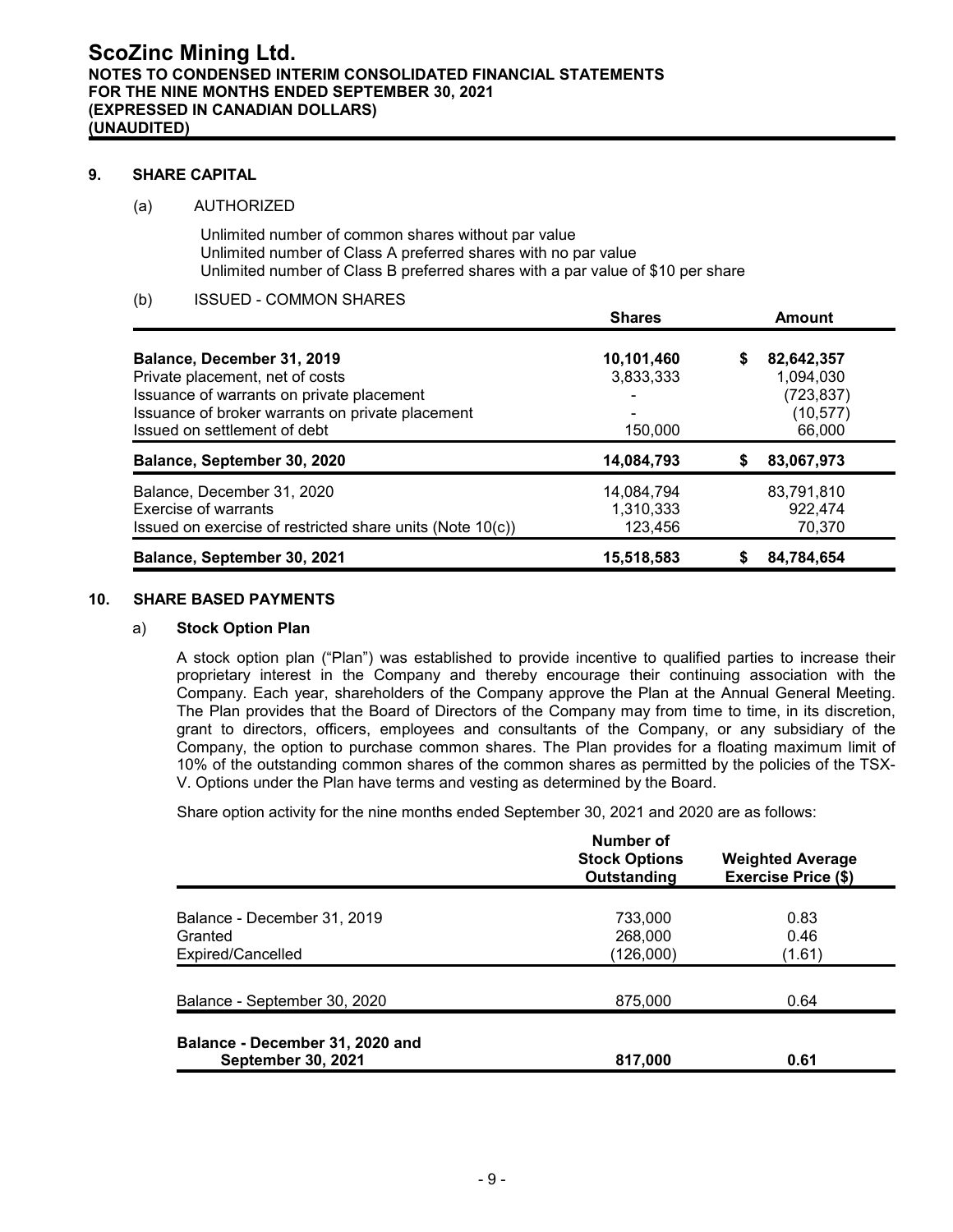# **10. SHARE BASED PAYMENTS (Continued)**

# a) **Stock Option Plan**

The following table summarizes information about stock options outstanding as at September 30, 2021:

| Number of<br><b>Options</b><br>Outstanding | <b>Expiry Date</b> | <b>Exercise</b><br>Price (\$) | <b>Weighted Average</b><br>Remaining<br><b>Contractual</b><br>Life (years) | Number of<br><b>Options</b><br><b>Vested</b><br>(Exercisable) |
|--------------------------------------------|--------------------|-------------------------------|----------------------------------------------------------------------------|---------------------------------------------------------------|
| 157,000                                    | July 13, 2022      | 0.86                          | 0.78                                                                       | 157,000                                                       |
| 205,000                                    | July 3, 2024       | 0.20                          | 2.76                                                                       | 205,000                                                       |
| 90,000                                     | August 12, 2024    | 0.20                          | 2.87                                                                       | 90,000                                                        |
| 50,000                                     | August 20, 2024    | 0.50                          | 2.89                                                                       | 50,000                                                        |
| 50,000                                     | August 20, 2024    | 0.35                          | 2.89                                                                       | 50,000                                                        |
| 20,000                                     | October 3, 2024    | 0.35                          | 3.24                                                                       | 6,667                                                         |
| 9,000                                      | October 3, 2024    | 0.20                          | 3.01                                                                       | 9,000                                                         |
| 9,000                                      | October 3, 2024    | 0.35                          | 3.01                                                                       | 9,000                                                         |
| 7,000                                      | October 3, 2024    | 0.50                          | 3.01                                                                       | 7,000                                                         |
| 220,000                                    | June 18, 2030      | 0.20                          | 8.97                                                                       | 110,000                                                       |
| 817,000                                    |                    | 0.61                          | 4.24                                                                       | 693,667                                                       |

# b) **Warrants**

The following table reflects the continuity of warrants for the nine months ended September 30, 2021 and 2020:

|                                                    | Number of<br><b>Warrants</b><br>Outstanding | <b>Weighted Average</b><br><b>Exercise Price</b> |                          |  |
|----------------------------------------------------|---------------------------------------------|--------------------------------------------------|--------------------------|--|
| Balance - December 31, 2019<br>Issued<br>Expired   | 4.897.000<br>3,895,864<br>(1,060,000)       | \$<br>\$                                         | 0.78<br>0.50<br>(1.50)   |  |
| Balance - September 30, 2021                       | 7,732,864                                   | \$                                               | 0.60                     |  |
| Balance, December 31, 2020<br>Exercised<br>Expired | 7,732,864<br>(1,310,333)<br>(2,877,000)     | \$<br>\$<br>\$                                   | 0.54<br>(0.54)<br>(0.59) |  |
| Balance - September 30, 2021                       | 3,545,531                                   | \$                                               | 0.50                     |  |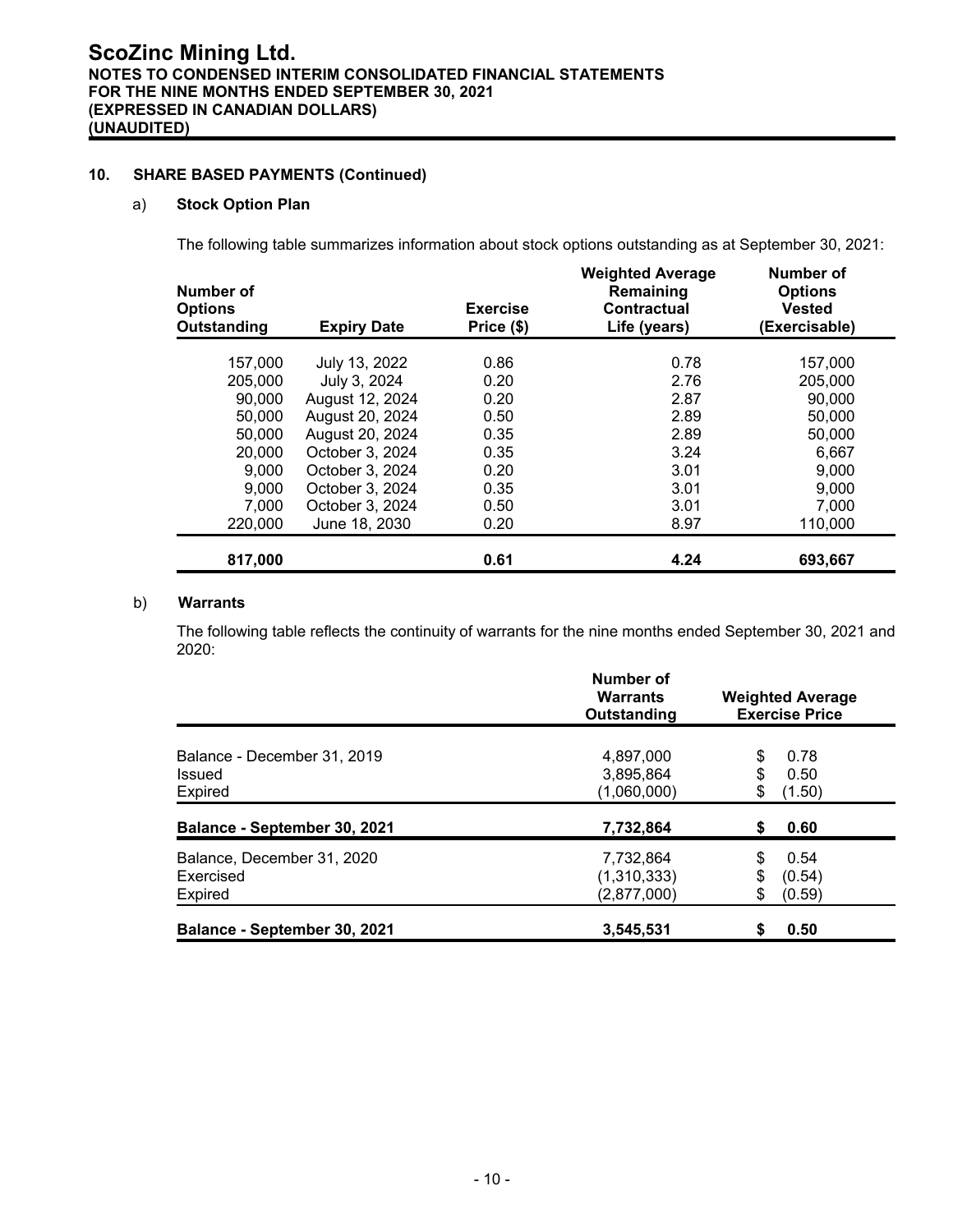# **10. SHARE BASED PAYMENTS (Continued)**

#### b) **Warrants (Continued)**

The following table summarizes the warrants outstanding as at September 30, 2021:

| Number of<br><b>Warrants</b><br>Outstanding | <b>Expiry Date</b> | <b>Exercise</b><br>Price (\$) | <b>Weighted Average</b><br>Remaining<br>Contractual<br>Life (years) | Number of<br><b>Warrants</b><br>(Exercisable) |
|---------------------------------------------|--------------------|-------------------------------|---------------------------------------------------------------------|-----------------------------------------------|
| 1,721,178                                   | April 22, 2022     | 0.50                          | 0.56                                                                | 1,721,178                                     |
| 1,308,216                                   | May 22, 2022       | 0.50                          | 0.64                                                                | 1,308,216                                     |
| 516,137                                     | May 29, 2022       | 0.50                          | 0.66                                                                | 516,137                                       |
|                                             |                    |                               |                                                                     |                                               |
| 3,545,531                                   |                    | 0.50                          | 0.65                                                                | 3,545,531                                     |

#### **c**) **Restricted Share Units**

On October 25, 2019, the Company adopted a Restricted Stock Unit Incentive Plan ("the Plan"), pursuant to shareholder approval.

The number of shares reserved for stock options and all other forms of equity based incentive compensation under the Plan cannot exceed 10% of the Company`s issued and outstanding common shares.

During the year ended December 31, 2020, the Company granted a total of 188,456 Restricted Stock Units ("RSU") with a fair value of \$85,100. 123,456 RSUs vest on August 20, 2021, and 65,000 RSUs vest on November 5, 2021.

On February 22, 2021, the Company issued 7,200 RSUs which vest on February 25, 2022 with a fair value of \$4,464.

On August 31, 2021, the Company granted a total of 87,719 Restricted Stock Units ("RSU") to an officer of the Company, with a fair value of \$50,000. These RSU's vest on August 19, 2022.

On September 1, 2021, 123,456 RSU's were exercised resulting in 123,456 shares being issued with a fair value of \$70,370.

During the three and nine months ended September 30, 2021, the Company recognized \$33,110 and \$57,904 (three and nine months ended September 30, 2020 - \$5,616) in stock-based compensation expense on the vesting of RSUs.

As at September 30, 2021, there were 159,939 (December 31, 2020 - 188,456) restricted stock units issued and outstanding.

# **11. BASIC AND DILUTED LOSS PER SHARE**

Basic loss per share is computed using the weighted average number of common shares outstanding during the period. Diluted loss per share, which reflects the maximum possible dilution from the potential exercise of warrants and stock options, is the same as basic loss per share for the period ended. The effect of potential issuances of shares under options and warrants would be anti-dilutive for the three and nine months ended September 30, 2021 and 2020 as they would decrease the loss per share, consequently the weighted average number of common shares outstanding for basic and diluted are the same.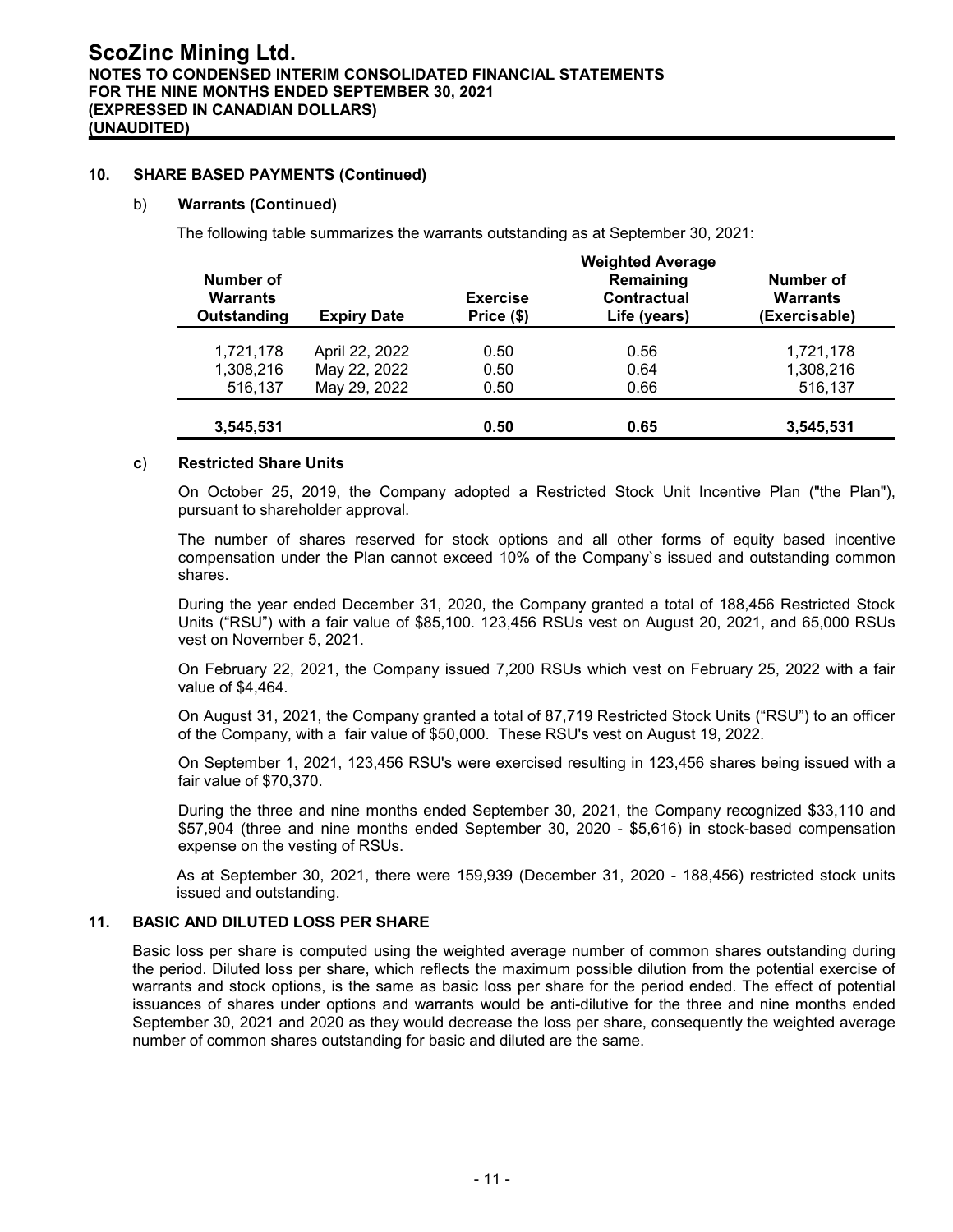# **12. RELATED PARTY TRANSACTIONS**

#### **Key Management Personnel Compensation**

Key management personnel include those persons having the authority and responsibility for planning, directing, and controlling the activities of the Company as a whole. The Company has determined that key management personnel consist of executive and non-executive members of the Company's board of directors and corporate officers and/or companies controlled by those individuals.

Remuneration attributed to key management personnel during the three and nine months ended September 30, 2021 and 2020 is as follows:

|                                          |   | <b>Three Months Ended</b><br><b>June 30,</b> |  |                 | <b>Six Months Ended</b><br><b>June 30,</b> |                   |   |                   |  |
|------------------------------------------|---|----------------------------------------------|--|-----------------|--------------------------------------------|-------------------|---|-------------------|--|
|                                          |   | 2021                                         |  | 2020            |                                            | 2021              |   | 2020              |  |
| Remuneration<br>Share-based compensation |   | 116,641<br>33,110                            |  | 52.667<br>5.616 | S                                          | 323,141<br>57.904 | S | 161,000<br>70,202 |  |
|                                          | S | 149,751                                      |  | 58.283          | S                                          | 381,045           | S | 231,202           |  |

During the and nine months ended September 30, 2021, the Company incurred \$7,500 and \$22,500, respectively, (three and nine months ended September 30, 2020 - \$7,500 and \$31,623) in services from Marrelli Support Services Inc. ("Marrelli Support") and DSA Corporate Services Inc. (the "DSA"), together known as the "Marrelli Group" for Robert D.B. Suttie, President of Marrelli Support, to act as Chief Financial Officer ("CFO") of the Company;

As at September 30, 2021, amounts due to related parties totaled \$89,078 (December 31, 2020 - \$92,452) pertaining to amounts payable for key management remuneration, director's fees, support services from the Marrelli Group, and reimbursement of expenses paid on behalf of the Company.

# **13. LOAN PAYABLE**

In May 2020, the Company benefitted from a \$40,000 Government of Canada Covid-19 "Canada Emergency Business Account" loan, administered by the Royal Bank of Canada. In January 2021, this loan was increased by \$20,000, or \$60,000 in aggregate. The proceeds of the loan are interest free until December 31, 2022 with a 25% balance forgiveness if repaid by that date. After December 31, 2022, the outstanding balance will accrue interest at 5% per annum and is due in full by December 31, 2025.

# **14. PROMISSORY NOTE PAYABLE**

Commencing on May 4, 2021 Fancamp advanced the Company an aggregate of \$250,000 under the terms of the Arrangement, with a one year term a 12-month bearing interest 5 percent per annum. As at September 30, 2021, \$4,189 in interest had accrued.

# **15. SUBSEQUENT EVENTS**

i) On October 6, 2021, pursuant to the terms of a new agreement ("the New Agreement"), Fancamp subscribed to 1,969,697 common shares of ScoZinc at \$0.66 per share by way of a non-brokered private placement for a total purchase price of \$1,300,000, and the Fancamp Termination Fee of \$300,000 will be credited towards Fancamp's subscription. Regarding Fancamp's secured promissory note to ScoZinc aggregating a principal amount of \$250,000 (the "Loan"), ScoZinc issued Fancamp 378,788 fully paid and non-assessable common shares of ScoZinc at a deemed issue price of \$0.66 per share in full and final satisfaction of the Loan and any other amounts that may be owing by ScoZinc to Fancamp in respect of the Loan. On October 19, 2021, ScoZinc appointed Mark Billings, a nominee of Fancamp, to its Board of Directors.